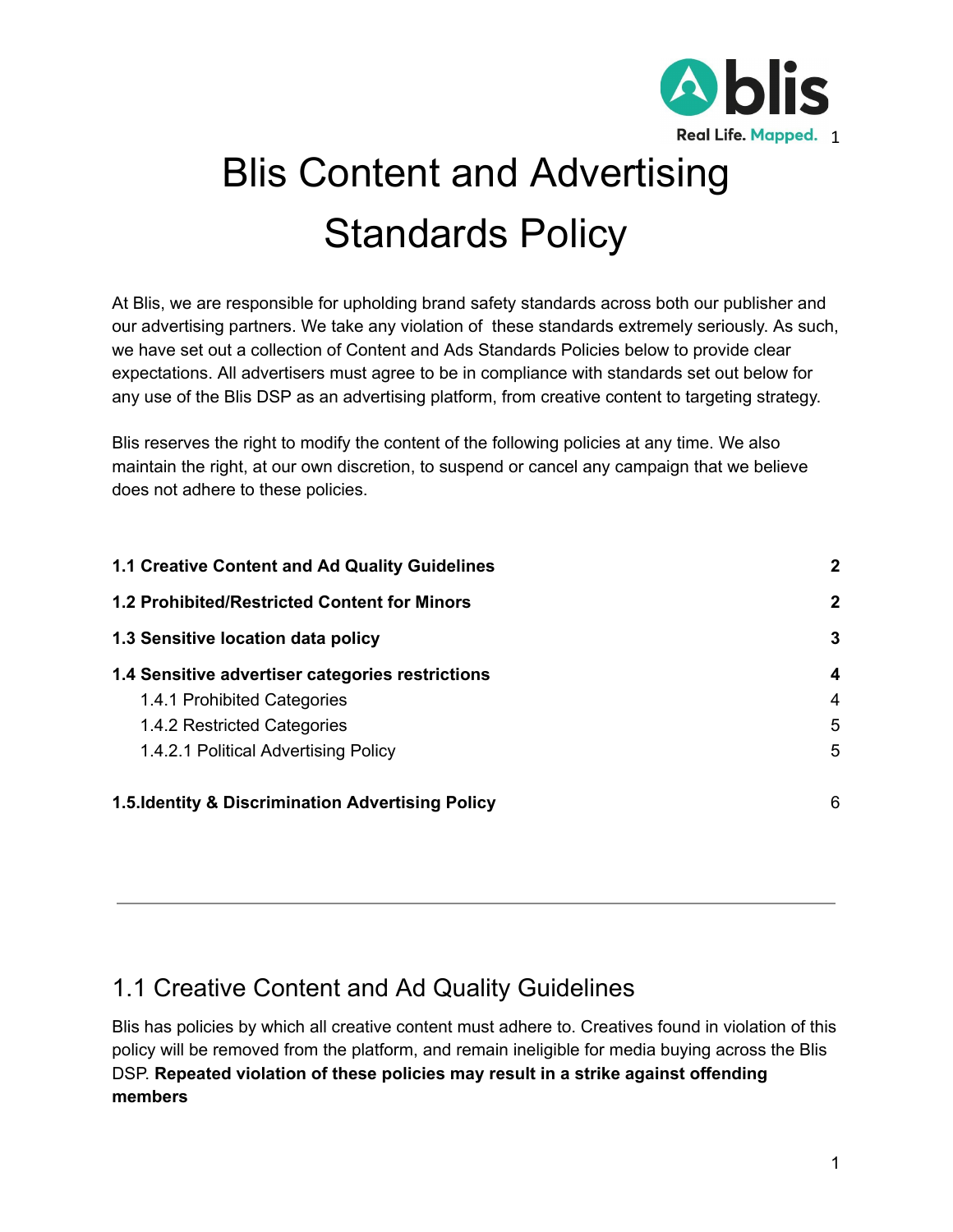

Below is a listing of reasons creatives may be rejected during the auditing process.

- Creative does not display properly
- Creative improperly rotates through various frames
- Creative has no assigned landing page
- Landing page is only accessible from a mobile device
- Auto Refreshing creative
- Creative/Landing page prompts download
- Creative does not meet minimum standards set out by the IABs LEAN [initiative](https://www.iabuk.com/content-hub/9523) (including the Coalition for Better Ads Standards)
- Creative trafficked through a certified adserver

# <span id="page-1-0"></span>1.2 Prohibited/Restricted Content for Minors

Our platform and services are intended for a general audience and are not directed at minors. Advertisers may not use the Blis DSP to collect data from, target or re-target users **under the age of 16. In the USA, as directed by COPPA regulations this is lowered to the age of 13.**

In addition to this, advertisers may not use the Blis DSP to **knowingly market or promote** the following Prohibited Content for Minors categories products or services to users under the age of 18. Please note that in the USA this age limit increases to the age of 21 depending on the various State laws. Please check this with your local sales representative:

- **Adult and Sexually Suggestive Content** intended for adult audiences (*eg. Lingerie)*
- **Alcohol / Tobacco / Recreational Drugs** including all products that are regulated or illegal to advertise to children (*eg. Cigarettes or eCigarettes)*
- **Age-Sensitive Media Content** including movie, video games, TV show and other fictional promotional material (*eg. Films rated 18+)*
- **Dangerous Content -** that is inappropriate for minors or that generally requires adult supervision, such as fireworks, weapons or weapon accessories, offers related to hunting, paintball, etcetera. (*eg. Fireworks)*
- **Gambling -** including both online or real-world gambling, casinos, lotteries or betting. *(Please check various state laws for appropriate restrictions)*
- **Aerosol paint or glass etching -** including any product targeted at defacing property
- **Political Ads** Political ads of any kind
- **Religious Ads** Religious ads of any kind
- **Dating and Relationships** Ads for dating services, matchmakers, relationship advice or counselling
- **Health and Wellness -** Offers related to health care and medical issues of all kinds, including reproductive health, substance abuse or recovery, eating disorders, 'miracle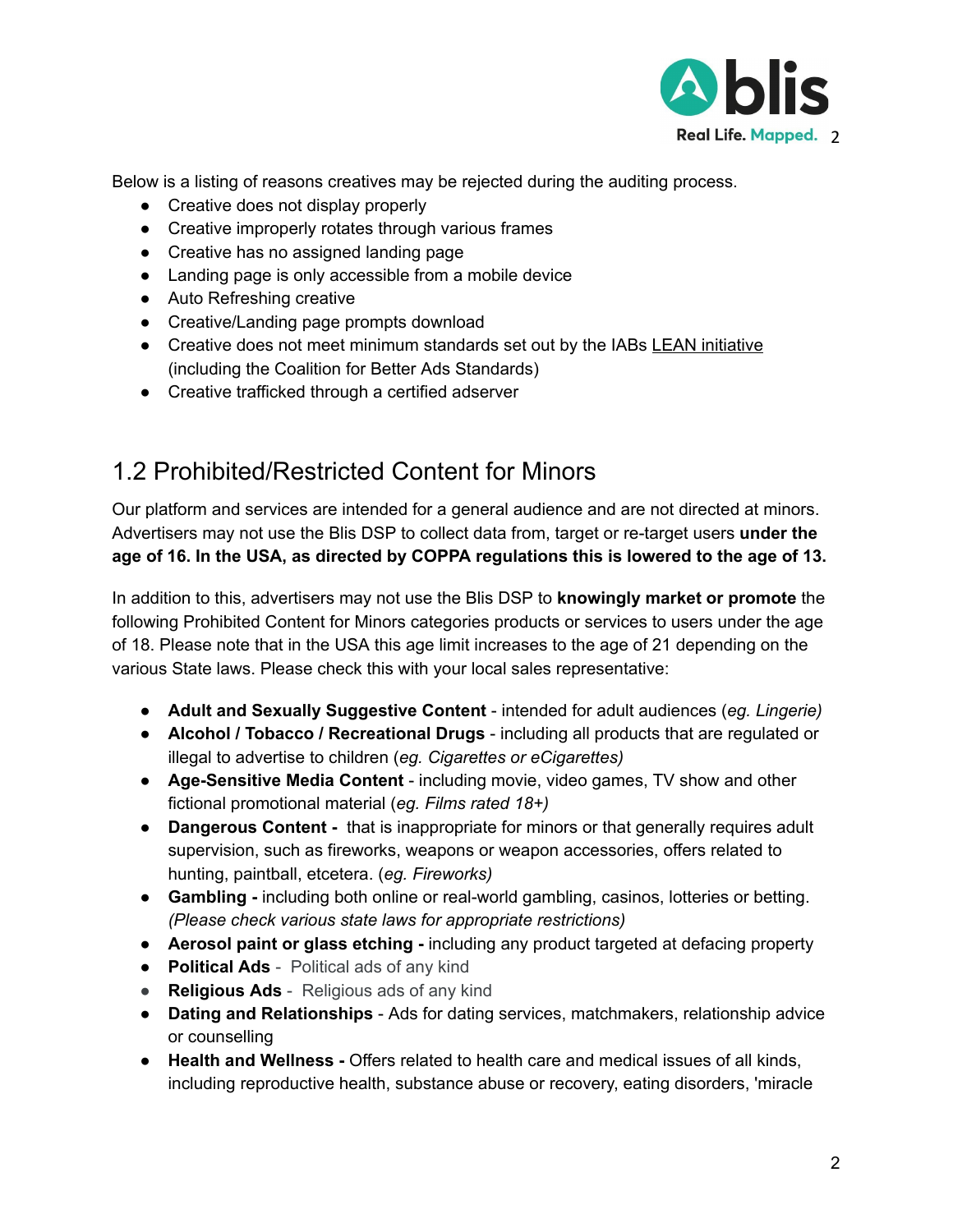

cures' and health insurance. Also included are ads related to weight loss, diet and nutrition. *(eg. Birth control)*

- **References to Death -** Offers which touch on death, murder, funerals and natural disasters.
- **Pharmaceuticals and Supplements -** Advertisements for pharmaceuticals or medications, vitamins and nutritional supplements. Including Dietary supplement products
- **Food and Beverage -** Products related to consumable food and drinks, regardless of nutrition content.

# <span id="page-2-0"></span>1.3 Sensitive location data policy

We take consumer privacy very seriously, and we know that it is key to our agency and advertiser client that we continue to uphold this to the highest standard. Where possible, we avoid storing data that could be used to breach a user's privacy. Nonetheless, we acknowledge that the data that Blis processes as a normal part of its operation could in principle be used to analyse data in ways that are invasive. We therefore explicitly choose, by policy, not to do that.

The sensitive data policy defines how Blis, on behalf of our advertisers, is allowed to collect user data from 'sensitive location categories' and use it for personal advertising. Please bear in mind that the below applies in addition to the wider Blis privacy policies for data collection and use and is in line with EU GDPR and UK GDPR 'special category data' regulations. Please note that we have recently updated our policy in line with the latest IAB/ICO [guidance.](https://www.iabuk.com/sites/default/files/public_files/Special-Category-Data-Guidance.pdf) You can also read further information about the Blis Special Category Data Policy [here.](https://docs.google.com/document/d/1W0kyVy6mSe5Kop9Dk7dJ6AD3uqEieO8FDNCH8cLkF34/edit?usp=sharing)

**Blis cannot infer, collect, target, profile or share data for any individual, household, or device that falls within the following special categories of data** (this includes any categories that could even remotely link to the below categories). Examples of what is allowed and what is not allowed are included.

- **● Personal data inferring racial or ethnic origin**
	- **Not allowed:** Targeting or retargeting users seen at racial/ethnically profiled event *(eg. Windrush community events UK, Polish culture centres, National embassies, Refugee camps)*
	- **Allowed outside of the UK and EEA:** Targeting or retargeting users seen in particular regions (states, zipcode/postcode areas, DMAs) generally associated with racial or ethnic origin *(eg. Hispanic DMA targeting).* In the USA caution needs to be taken in relation to Fair Lending so please speak to Blis DPO
- **● Personal data inferring political opinions**
	- **Not allowed:** Targeting or retargeting users seen at a specific political rally or demonstration *(eg. A republican or democrat party rally in the US, a Black lives Matter protest)*
	- **Allowed outside of the UK and EEA:** Targeting or retargeting users seen in particular regions (states, zipcode/postcode areas, DMAs) generally associated with political opinions. *(eg. New York State profiled as Democrats)*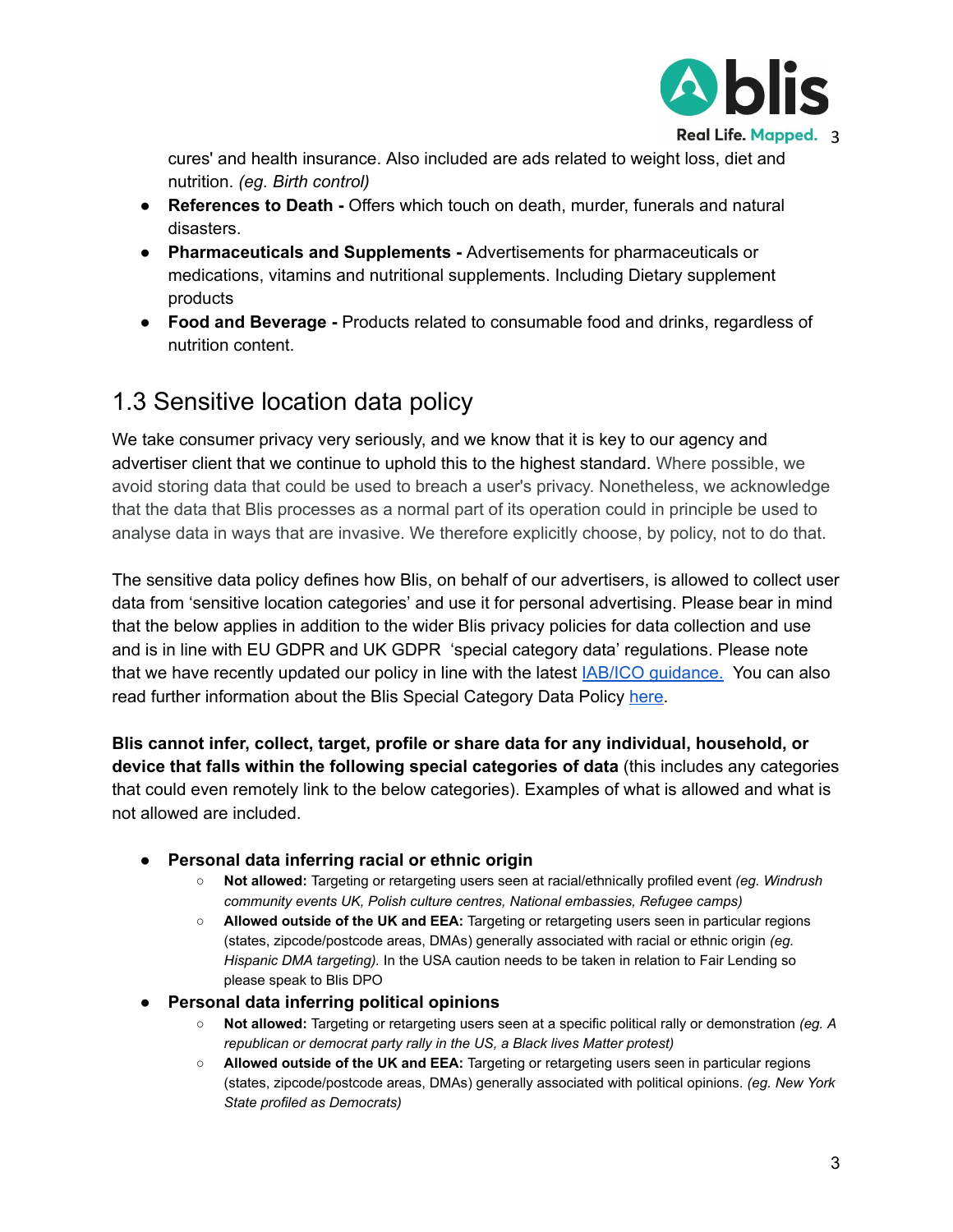

#### **● Personal data inferring religious or philosophical beliefs**

- **Not allowed:** Targeting or retargeting users seen at any place of worship *(eg. a group of/an individual church/mosque/synagogue)*
- **Allowed outside of the UK and EEA:** Targeting or retargeting users seen in particular regions (states, zipcode/postcode areas, DMAs) generally associated with religious or philosophical beliefs. *(eg Diwali advertising targeting Hindu areas)*

#### **● Personal data inferring health**

- **Not allowed:** Targeting or retargeting users seen at any hospital or medical/healthcare centre *(eg Hospital building polygon)*. Within the EEA we permit targeting around pharmacies due to their broad product base
- **Allowed outside of the UK, US and EEA:** Targeting or retargeting users seen in particular regions (states, zipcode/postcode areas, DMAs) generally associated with health data.
- **Allowed outside of the UK, US and EEA**: Targeting pharmacies/drug stores and catchment areas around hospital or medical/healthcare centres *(Minimum accepted radius around a hospital of 5km)*
- **○ US HIPAA:** No geofencing or location targeting (for patients) around medical centres e.g Hospitals, vaccination centres, medical treatment centres. This also applies to places considered to be covered entities under HIPAA including therapists, hospitals, clinics, doctors, psychologists, dentists, chiropractors, nursing homes,, home health agencies

#### ● **Personal data inferring sex life**

- **○ Not allowed:** Targeting or retargeting users seen visiting locations associated with sex life *(eg. sexual health clinic or adult entertainment retailers or locations)*
- **Allowed outside of the UK and EEA:** Targeting or retargeting users seen in particular regions (states, zipcode/postcode areas, DMAs) generally associated with sex life, however please speak to DPO first.

#### **● Personal data inferring sexual orientation**

- **Not allowed:** Targeting or retargeting users seen in establishments associated with sexual orientation *(eg. A gay bar)*
- **Allowed outside of the UK and EEA:** Targeting or retargeting users seen in particular regions (states, zipcode/postcode areas, DMAs) generally associated with sexual orientation *(eg. Soho in London),* however please speak to DPO first..
- **● Personal data inferring trade union membership**
- **● Personal data inferring genetics**
- **● Biometric data**
- **● Personal data inferring criminal offence status**

# <span id="page-3-0"></span>1.4 Sensitive advertiser categories restrictions

# <span id="page-3-1"></span>1.4.1 Prohibited Categories

The following Prohibited Categories policy covers all potential advertising categories that are legally or culturally sensitive and are therefore restricted from running in the Blis DSP. The following sensitive interest categories cannot , under any circumstances, be used by advertisers to target ads to users or promote advertisers' products or services.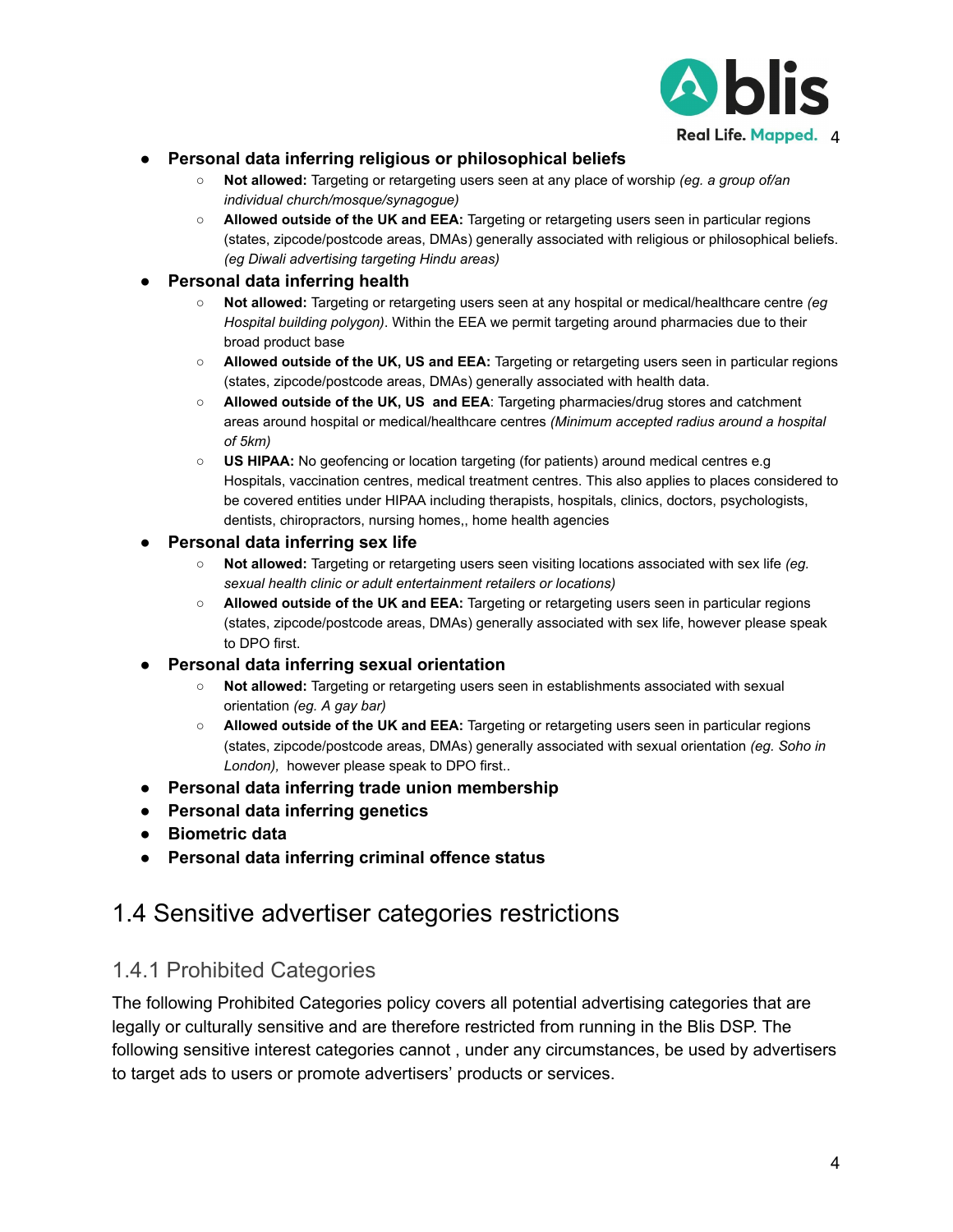

- Ads making misleading or deceptive claims
- Adult sexual content
- Copyrighted materials
- Counterfeit goods
- Drugs and drug paraphernalia (non pharmaceutical)
- Endangered species products
- Hate content, sensitive topics and violence
- Illegal products and services
- Incentivized clicks and downloads
- Spyware and illegal hacking
- Unauthorized ticket sales
- Weapons and weapons accessories

# <span id="page-4-0"></span>1.4.2 Restricted Categories

The following sensitive interest categories may be used by advertisers to target ads to users or promote advertisers' products or services, however they would need to be reviewed on a case by case basis for individual markets.

Please follow the stated review process for any advertising campaigns that fall under the following 'Restricted Categories":

- Alcohol content
- Financial services
- Gambling content
- Lotteries content
- Health and pharmaceutical products and services (regulated and legalised)
- Tobacco and tobacco accessories
- Political & governmental campaigning (see separate Political Ads Policy)

**Review process:** All creative content, landing page destinations and desired targeting criterias must be sent through for approval by a committee consisting of:

- Regional Managing Director
- Product Director
- Data Protection Officer

# <span id="page-4-1"></span>1.4.2.1 Political Advertising Policy

At Blis, we support responsible political and governmental advertising, and expect all political content to comply with local legal requirements, including campaign and election laws and mandated election 'silence periods', for any geographic areas that they target.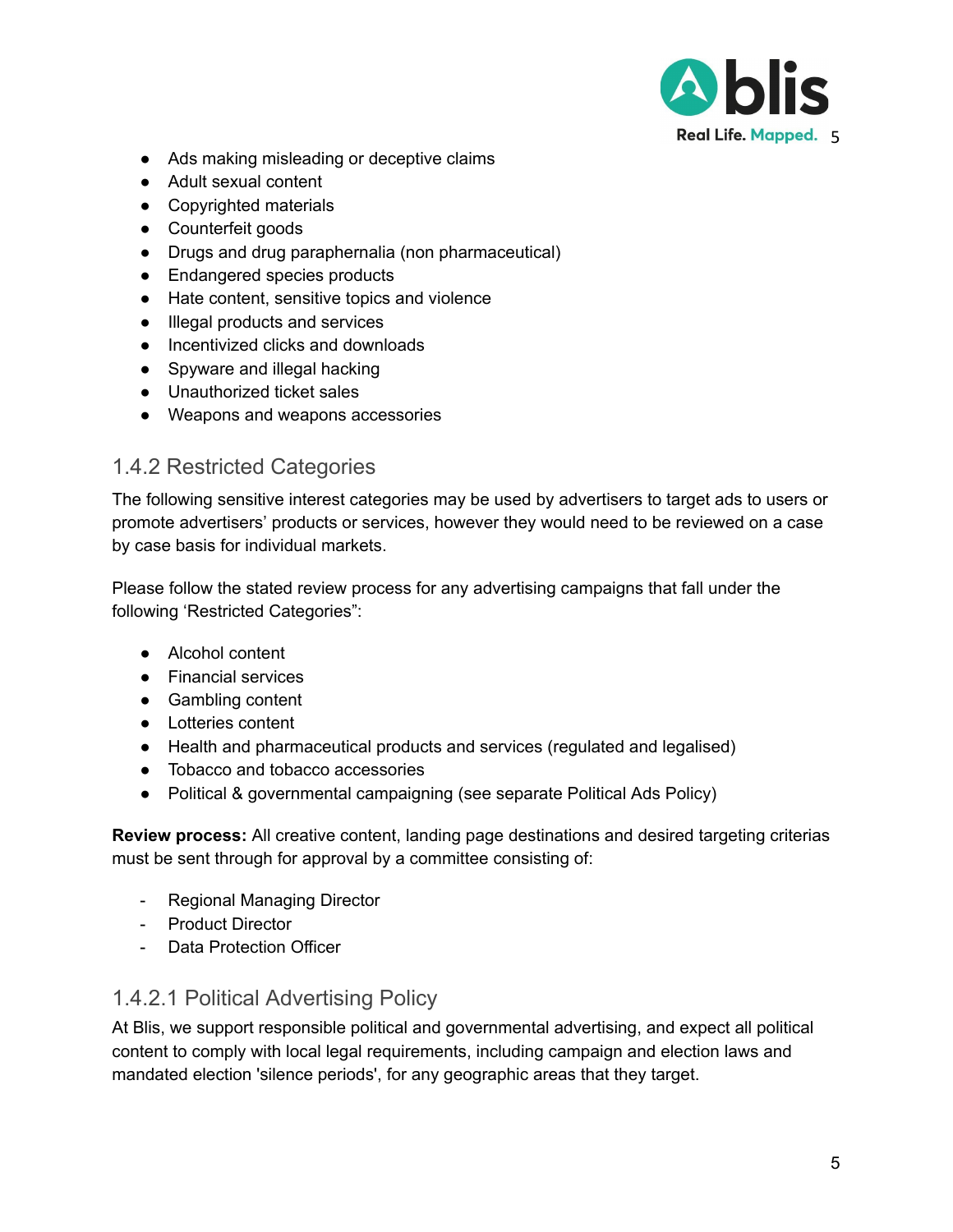

# **Governmental Ads**

Governmental ads are allowed to run. This includes content promoting any incumbent governmental initiatives such as 'Don't Drink and Drive' aimed at raising public awareness of policies.

# *Please note: we reserve the right to review for discriminatory language or misleading positioning at any time.*

## **Political or Election ads**

Political or Election ads are allowed to run in our US, UK and Australian markets. We have a minimum spend for any political or election ads campaigns of \$50,000 per market. Political content includes ads for political organisations, political parties, political issue advocacy or fundraising, and individual candidates and politicians.

#### **Political or Election ads can only infer, collect, target, profile or share data for any any individual, household, or device that falls within the following categories or targeting:**

- High level geographic or regional targeting (states, zipcode/postcode areas, DMAs). This excludes hyperlocal or geo-fence targeting
- Age & gender targeting
- Contextual targeting such as: IAB publisher category, sites, & apps lists.

All other types of targeting are **not** allowed for use in election ads. This includes Location Targeting, Audience Targeting, Habits to Home Targeting, Prospect Targeting and 3rd Party Audience retargeting (custom uploaded lists of users).

## *Please note: we reserve the right to review for discriminatory language or misleading positioning at any time.*

# <span id="page-5-0"></span>1.4.3 Identity & Discrimination Advertising Policy

At Blis, we recognise that one's identity and belief systems are extremely personal and complex taking into consideration various factors such history, personal life experiences, geography and diversity of cultural norms. We recognise that often an individual's belief and identity can also be used to segment users based on prior judgements and associations.

We therefore work to ensure that any advertising provides a positive experience for all users. We do this by targeting users based on interests and real-time and historical location behaviours rather than by how they are perceived as a person.

Personalised advertising based on a user's core or inherent self-identity or belief systems is therefore not permitted.The advertisers Blis works with are not allowed to use identity and belief categories to target ads to users or to promote their products or services.